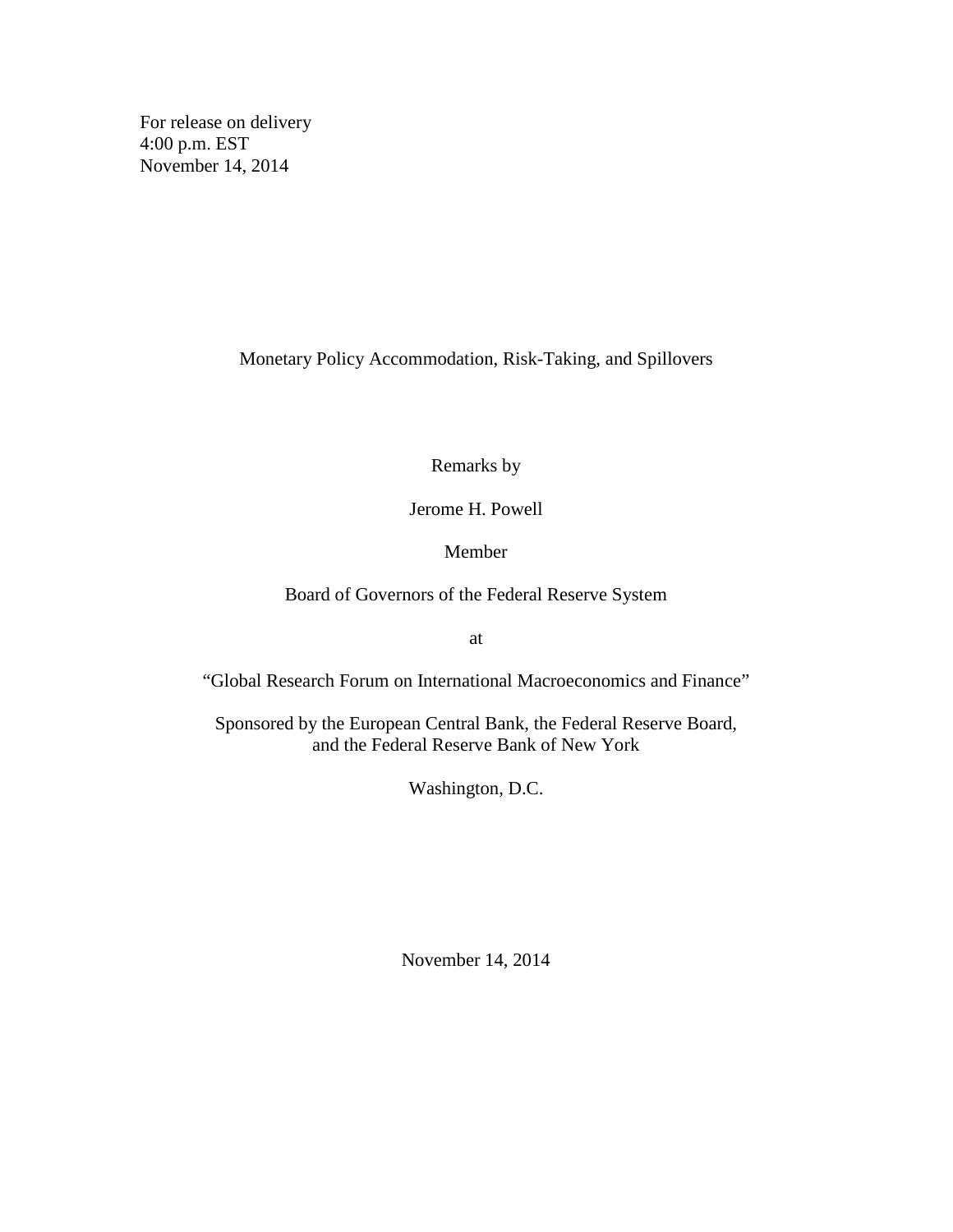Our panel's topic--"Monetary Policy Spillovers and Cooperation in a Global Economy"--is surely a timely one. I will offer brief introductory thoughts and then discuss some recent research by Federal Reserve Board economists that has bearing on these matters.<sup>[1](#page-1-0)</sup>

The Federal Reserve's monetary policy is motivated by the dual mandate, which calls upon us to achieve stable prices and maximum sustainable employment. While these objectives are stated as domestic concerns, as a practical matter, economic and financial developments around the world can have significant effects on our own economy and vice versa. Thus, the pursuit of our mandate requires that we understand and incorporate into our policy decision-making the anticipated effects of these interconnections. And the dollar's role as the world's primary reserve, transaction, and funding currency requires us to consider global developments to help ensure our own financial stability.

Since the financial crisis, the Federal Reserve has pursued a highly accommodative monetary policy, which has had important effects on asset prices and global investment flows. With unconventional tools, the scale and scope of these effects were difficult to predict ex ante. Nor is it possible to predict with confidence how markets will react day to day as policy returns to normal. The Federal Open Market Committee (FOMC) has gone to great lengths to provide transparency about its policy intentions. Yet, since Chairman Bernanke first discussed the end of the asset purchase program in mid-2013, volatility has surprised both on the upside (the "taper tantrum") and on the downside (the actual taper and the low volatility throughout most of 2014). In

 $\overline{a}$ 

<span id="page-1-0"></span><sup>&</sup>lt;sup>1</sup> The views expressed herein are my own and not necessarily those of other FOMC participants.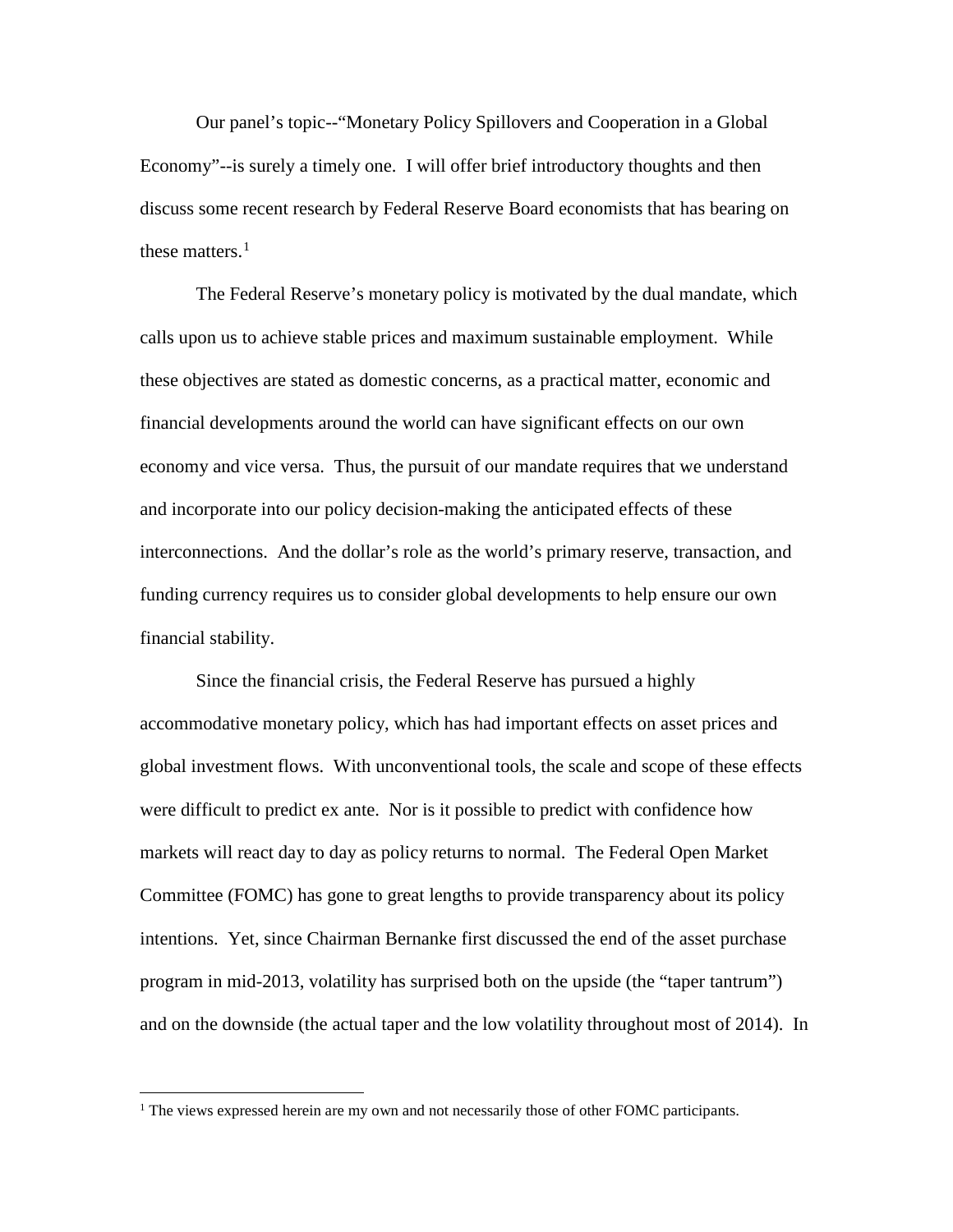my view, while market volatility will continue to ebb and flow, these fluctuations are not likely to have important implications for policy. The path of policy will depend on the progress of the economy toward fulfilment of the dual mandate.

Overall, accommodative monetary policy seems to have provided significant support for U.S. growth. And, of course, a strong U.S. economy contributes to strong growth around the globe, particularly in the emerging market economies (EMEs). But what of the so-called spillovers in the form of flows into, and out of, EMEs, whose financial sectors are small compared with global investment flows? Such spillovers could merely reflect investor responses to changing differentials between rates of return abroad and in the United States. But these spillovers could also reflect shifts in investor preferences for risk.

By design, accommodative monetary policy--whether conventional or unconventional--supports economic activity in part by creating incentives for investors to take more risk. Such risk-taking can show up in domestic financial markets, in the international investments of U.S. investors, and even, ultimately, in general risk attitudes toward foreign financial markets. Distinguishing between appropriate and excessive risktaking is difficult, however.

I now turn to some recent research on whether there has been an increase in the riskiness of our investments abroad and whether such increases might be traced to the current low-interest rate environment. Many studies of the pre-crisis period document the pro-cyclical nature of bank lending and leverage, and the buildup of risk-taking and

 $-2-$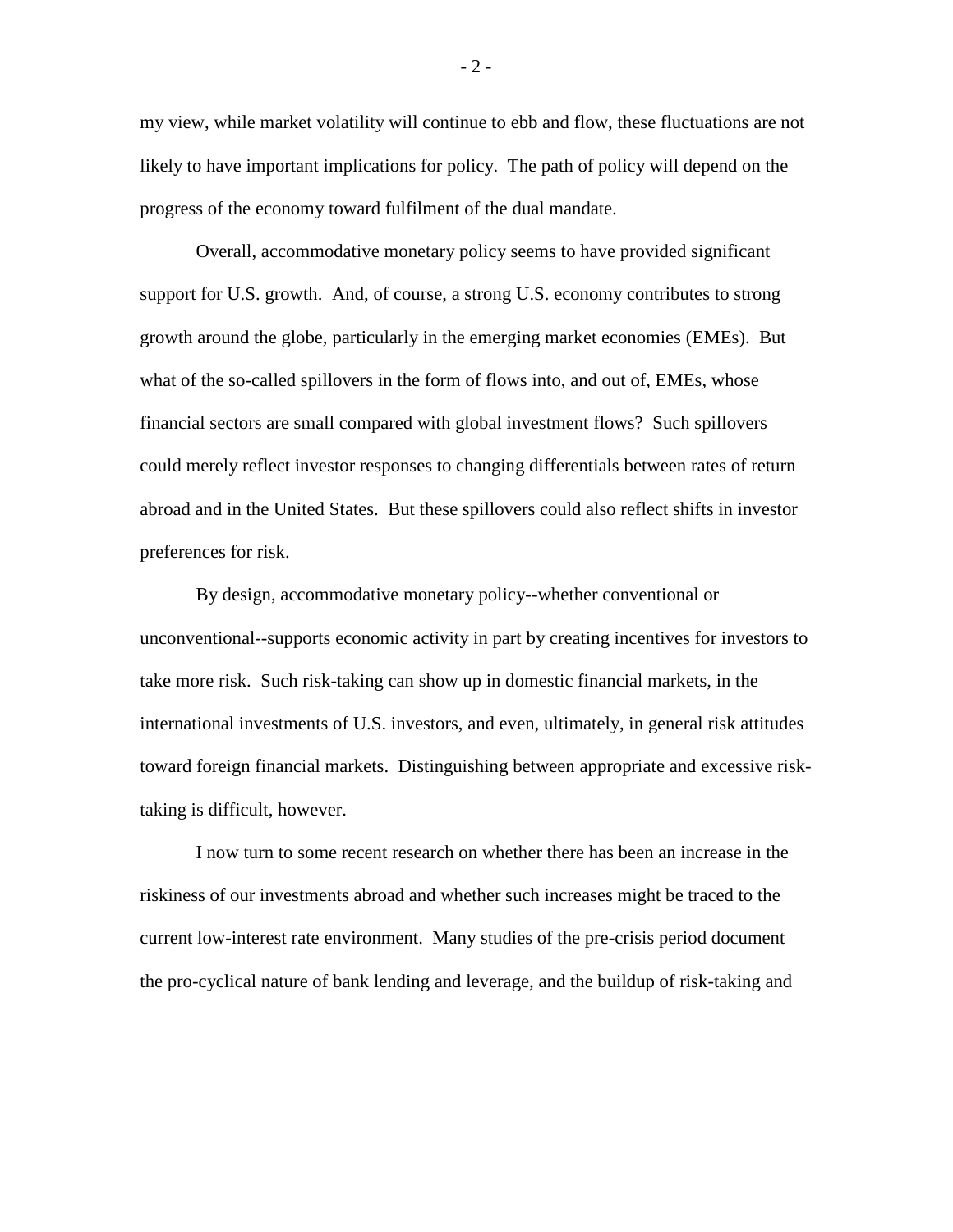leverage by banks.<sup>[2](#page-3-0)</sup> It is much harder to find evidence that low interest rates have led to increased post-crisis risk-taking by U.S. banks. Growth in overall lending by U.S. banks has been modest at best. However, some pockets of increased risk-taking by banks and other investors are observable in domestic markets, such as leveraged loans. And on the international front, there has been a notable increase in syndicated loan originations.

Recent research by Board staff, using a database of loans primarily to U.S. borrowers but also to some foreign borrowers, suggests that lenders have indeed originated an increased number of risky syndicated loans post-crisis, based on the assessed probability of default as reported to bank supervisors (figure 1).<sup>[3](#page-3-1)</sup> Regression results confirm that the average probability of default is significantly inversely related to U.S. long-term interest rates. This increase in riskiness of syndicated loans post-crisis has been accompanied by a shift in the composition of loan holders: An increasing share is now held not by banks but by hedge, pension, and other investment funds (figure 2). These nonbank investors also tend to hold loans with higher average credit risk (figure 3). These data suggest that a tougher regulatory environment may have made U.S.-based bank originators unable or unwilling to hold risky loans on their balance sheets. Related work by the same researchers, using a database with more-extensive coverage of loans to

 $\overline{a}$ 

<span id="page-3-0"></span><sup>2</sup> See Tobias Adrian and Hyun Song Shin (2010), "Liquidity and Leverage," *Journal of Financial Intermediation,* vol. 19 (July), pp. 418-37; Valentina Bruno and Hyun Song Shin (2013), "Capital Flows, Cross-Border Banking, and Global Liquidity," NBER Working Paper Series 19038 (Cambridge, Mass.: National Bureau of Economic Research, May); and Valentina Bruno and Hyun Song Shin (2013), "Capital Flows and the Risk-Taking Channel of Monetary Policy," NBER Working Paper Series 18942 (Cambridge, Mass.: National Bureau of Economic Research, April).

<span id="page-3-1"></span><sup>&</sup>lt;sup>3</sup> See Sirio Aramonte, Seung Jung Lee, and Viktors Stebunovs (2014), "Risk-Taking and Low Longer-Term Interest Rates: Evidence from the U.S. Syndicated Loan Market," paper presented at the 14th Annual Bank Research Conference sponsored by the Federal Deposit Insurance Corporation's Center for Financial Research and the *Journal of Financial Services Research*, held in Arlington, Va., September 18-19, www.fdic.gov/bank/analytical/cfr/STEBUNOVS%20DAY1\_AM.PDF and Seung Jung Lee, Lucy Qian Liu, and Viktors Stebunovs (2014), "Risk-Taking and Interest Rates: Evidence from Decades in the Global Syndicated Loan Market," unpublished paper, Board of Governors of the Federal Reserve System.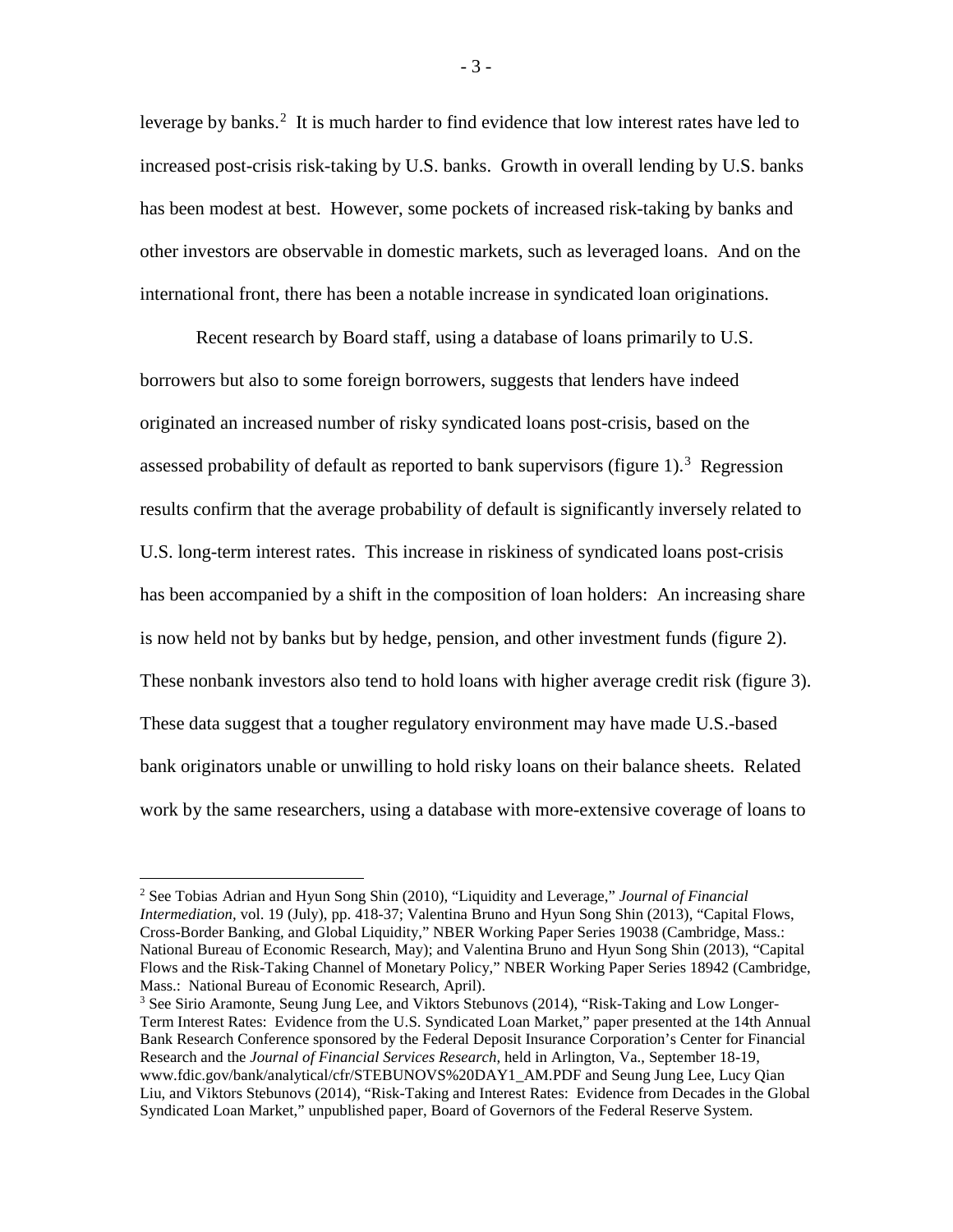foreign borrowers, shows a similar pattern of increased risky loan underwriting by international lenders, an increase that is also significantly inversely related to U.S. interest rates. Together, these results suggest a potential spillover from accommodative U.S. monetary policy through increased risk-taking in syndicated loans globally, although preliminary results also indicate that investors still require extra return for this extra risk.

Another area in which to look for links between low interest rates and risk-taking is in cross-border securities purchases. The role of low interest rates in advanced economies in encouraging capital flows to EMEs where returns are higher has been a familiar theme.<sup>[4](#page-4-0)</sup> And recent studies have found that asset prices in EMEs do respond systematically to U.S. monetary policy shocks.<sup>[5](#page-4-1)</sup>

For evidence of increased risk-taking in cross-border investment, let's look at the composition of U.S. investors' foreign bond portfolios. Although emerging market bonds remain a relatively small proportion of the aggregate U.S. cross-border bond portfolio (figure 4), within foreign government bonds, U.S. investors have modestly shifted their portfolio shares toward higher-yielding bonds of emerging market sovereigns (figure 5). Ex post, these portfolio reallocations delivered a higher return to U.S. investors on this part of their portfolio relative to what they would have received if they had left portfolio

<span id="page-4-1"></span><span id="page-4-0"></span><sup>4</sup> See Jerome H. Powell (2013), "Advanced Economy Monetary Policy and Emerging Market Economies," speech delivered at the Federal Reserve Bank of San Francisco 2013 Asia Economic Policy Conference, San Francisco, November 4, www.federalreserve.gov/newsevents/speech/powell20131104a.htm. <sup>5</sup> See Shaghil Ahmed and Andrei Zlate (2013), "Capital Flows to Emerging Market Economies: A Brave New World?" International Finance Discussion Papers 1081 (Washington: Board of Governors of the Federal Reserve System, June), www.federalreserve.gov/PubS/ifdp/2013/1081/default.htm; David Bowman, Juan M. Londono, and Horacio Sapriza (2014), "U.S. Unconventional Monetary Policy and Transmission to Emerging Market Economies," International Finance Discussion Papers 1109 (Washington: Board of Governors of the Federal Reserve System, June), www.federalreserve.gov/pubs/ifdp/2014/1109/default.htm; and Marcel Fratzscher, Marco Lo Duca, and Roland Straub (2013), "On the International Spillovers of U.S. Quantitative Easing," ECB Working Paper Series 1557 (Frankfurt, Germany: European Central Bank, June), www.ecb.europa.eu/pub/pdf/scpwps/ecbwp1557.pdf.  $\overline{a}$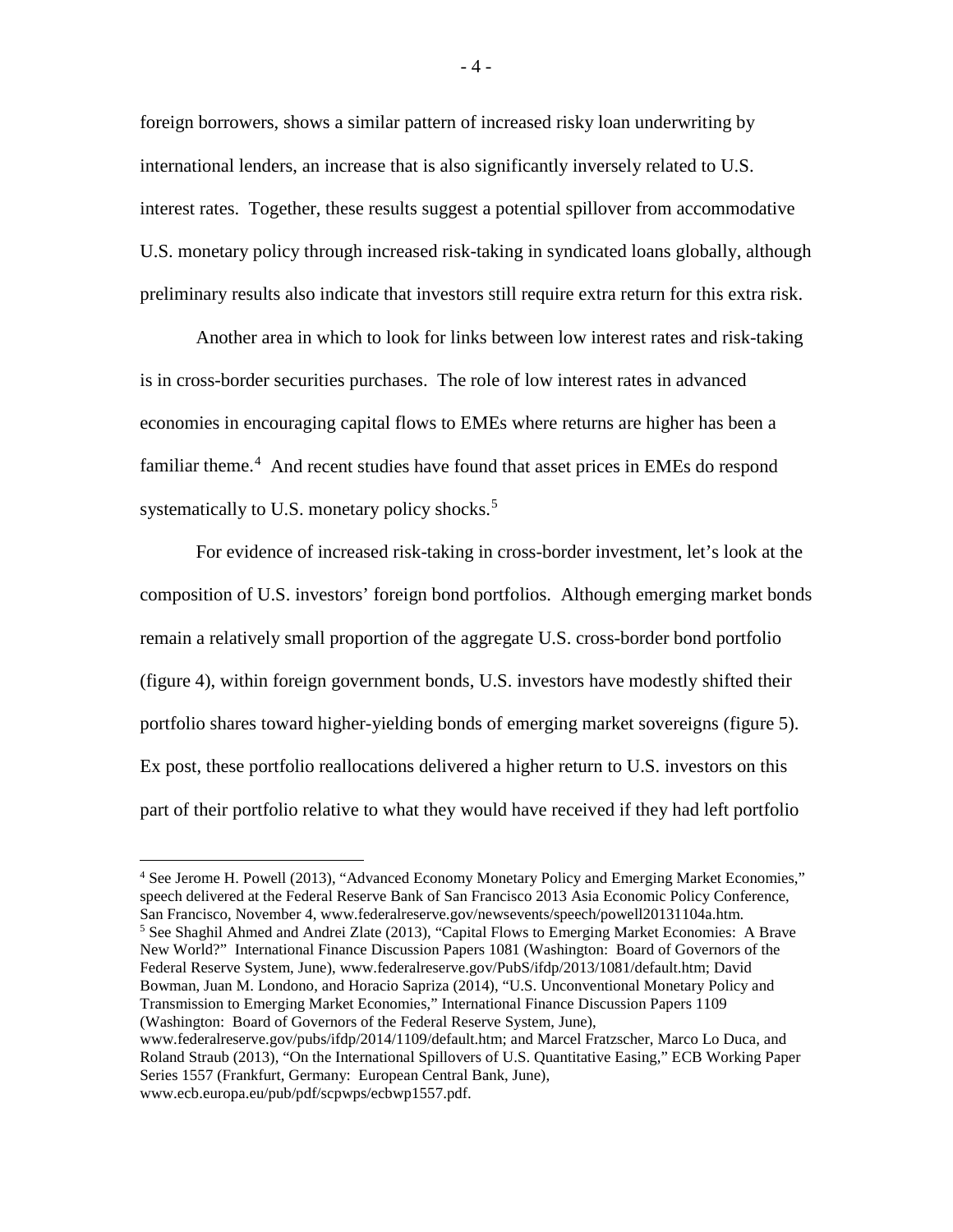compositions unchanged at the average shares in 2008 and 2009, but at a cost to the portfolio's credit quality (figure 6). Regression results confirm that in choosing among foreign government bonds, U.S. investors have put more weight on returns since the crisis. [6](#page-5-0)

But search for higher returns has not been the only motivation for international investors post-crisis: Demand for liquid high-grade "safe" or money-like assets has also increased from foreign official investors for investment of foreign exchange reserves, from pension funds and other institutions who face portfolio allocation constraints or regulatory requirements, and from investment strategies requiring cash-like assets for margining and other collateral purposes. Some shift to safe assets is also seen in U.S. portfolios: U.S. investors actively rebalanced their holdings of foreign financial sector bonds toward those with higher credit ratings, but at some cost in returns (figure 7; figure 8).[7](#page-5-1)

Taken together, developments in U.S. bond portfolios do not indicate a worrisome pickup in risk-taking in external investments. But it is important to recognize that portfolio reallocations that seem relatively small for U.S. investors can loom large from the perspective of the foreign recipients of these flows. At roughly \$400 billion at the end of 2012, emerging market bonds accounted for a tiny fraction of the roughly \$25 trillion in bonds held by U.S. investors. But to the recipient countries, these holdings can account for a large fraction of their bond markets. Even relatively small changes in

 $\overline{a}$ 

- 5 -

<span id="page-5-0"></span><sup>6</sup> See Carol Bertaut and Alexandra Tabova (2014), "Reach for Yield versus Search for Safety," unpublished paper, Board of Governors of the Federal Reserve System.

<span id="page-5-1"></span><sup>&</sup>lt;sup>7</sup> See Carol Bertaut, Alexandra Tabova, and Vivian Wong  $(2014)$ , "The Replacement of Safe Assets: Evidence from the U.S. Bond Portfolio," International Finance Discussion Papers 1123 (Washington: Board of Governors of the Federal Reserve System, October),

www.federalreserve.gov/econresdata/ifdp/2014/files/ifdp1123.pdf.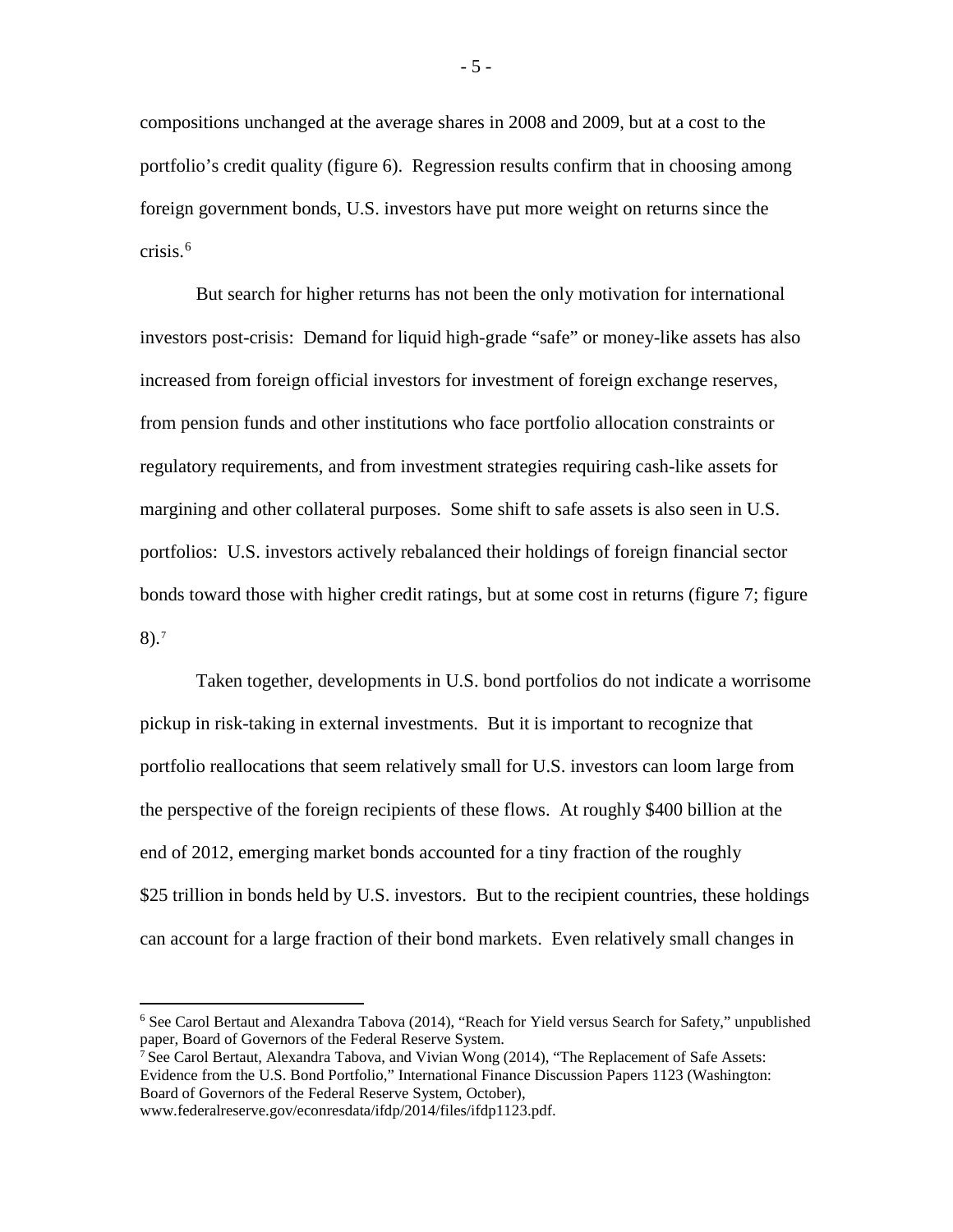these U.S. holdings can generate large asset price responses, as was certainly the case in the summer of 2013. Likewise, a reassessment of risk-return tradeoffs could disrupt financing for projects that are dependent on the willingness of investors to participate in global syndicated loan markets.

We take the consequences of such spillovers seriously, and the Federal Reserve is intent on communicating its policy intentions as clearly as possible in order to reduce the likelihood of future disruptions to markets. We will continue to monitor investor behavior closely, both domestically and internationally.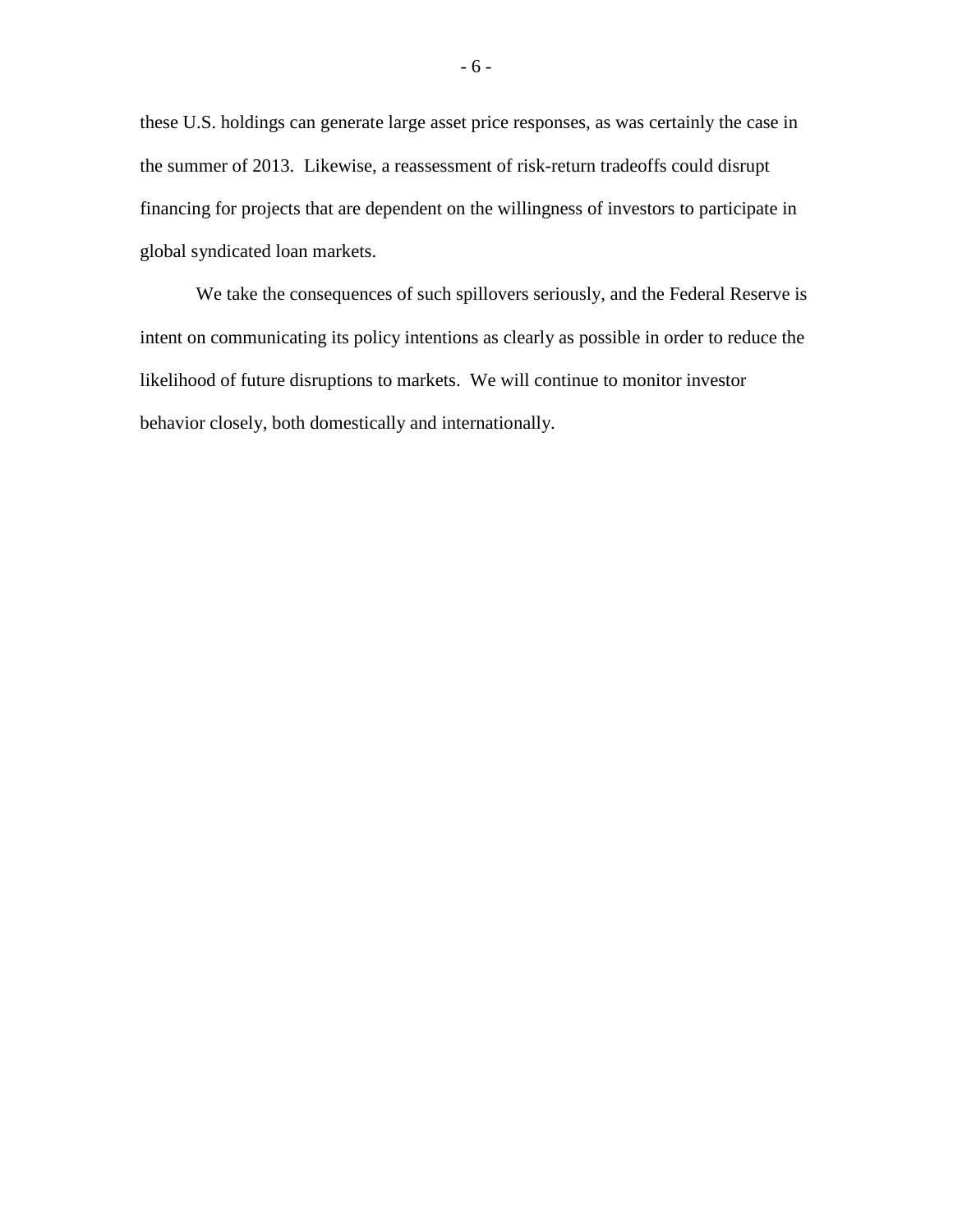Figure 1

**Term Loan Originations by Probability of Default (PD)**

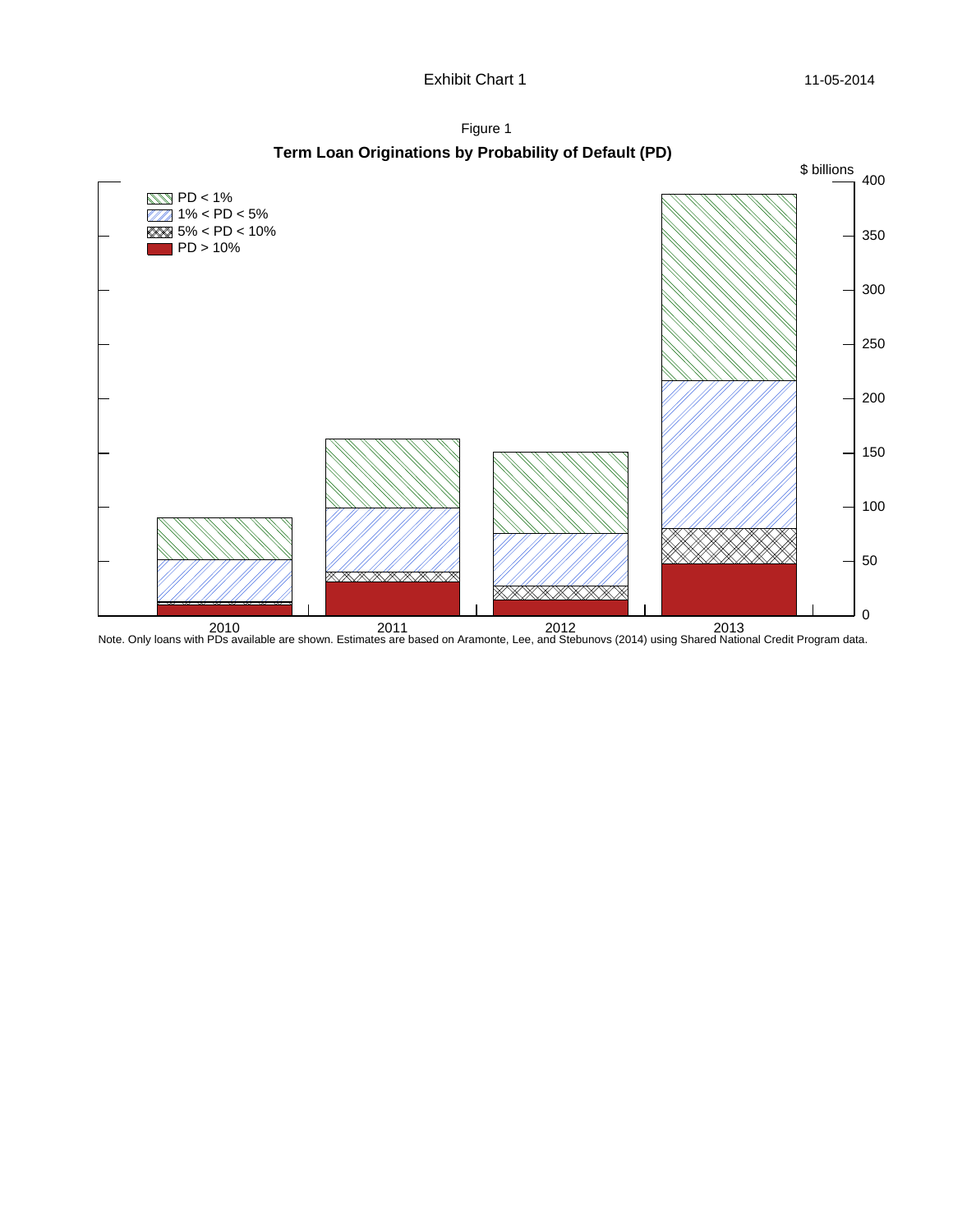

2010 2011 2012 2013 Note. Estimates are based on Aramonte, Lee, and Stebunovs (2014) using Shared National Credit Program data. Types of lenders identified by primary activity of parent organization.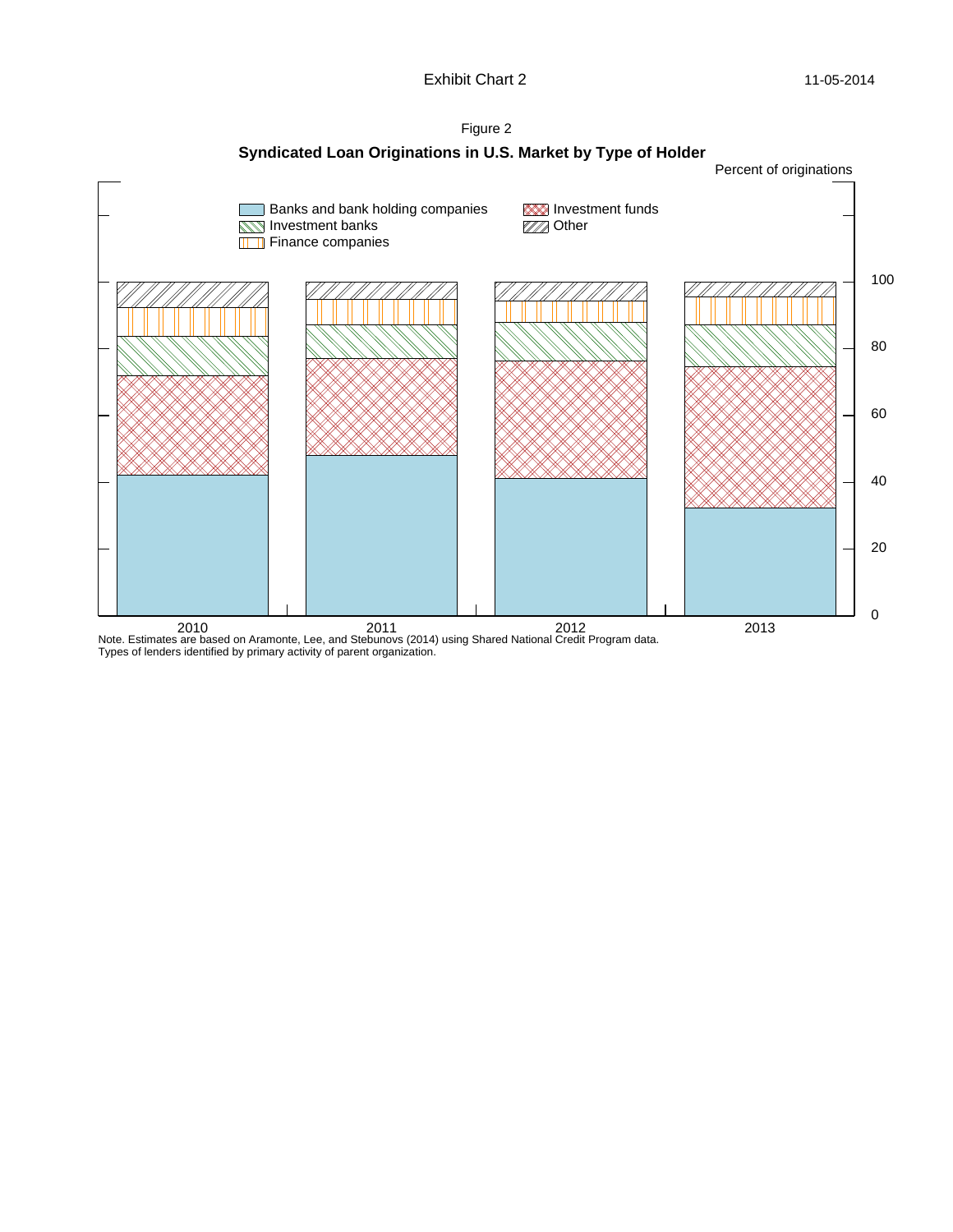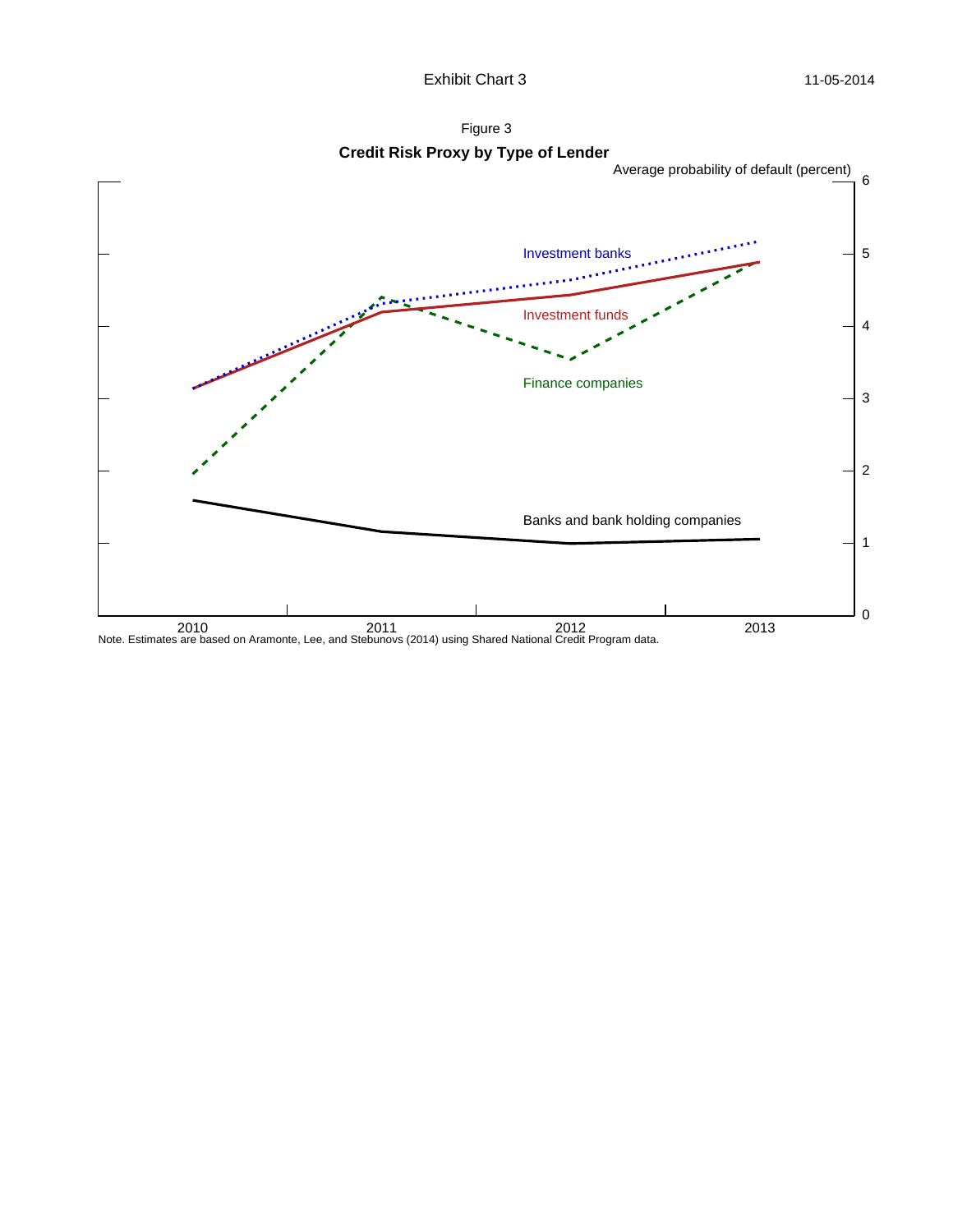



Source: Treasury International Capital Data. \*\* All values are as of year-end.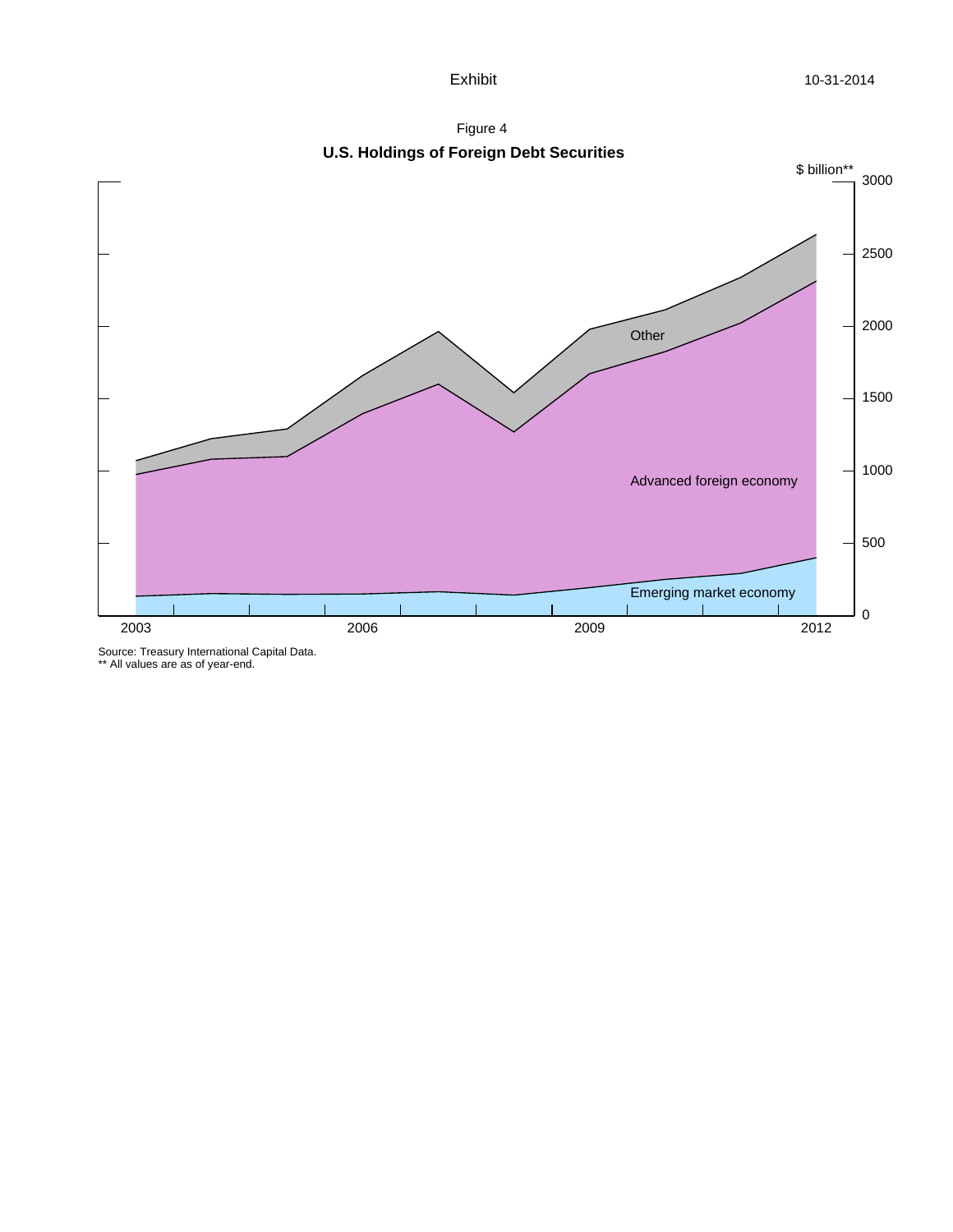



Source: Bertaut and Tabova (2014); Estimates are based on Treasury International Capital Data.

\*\* All values are as of year-end.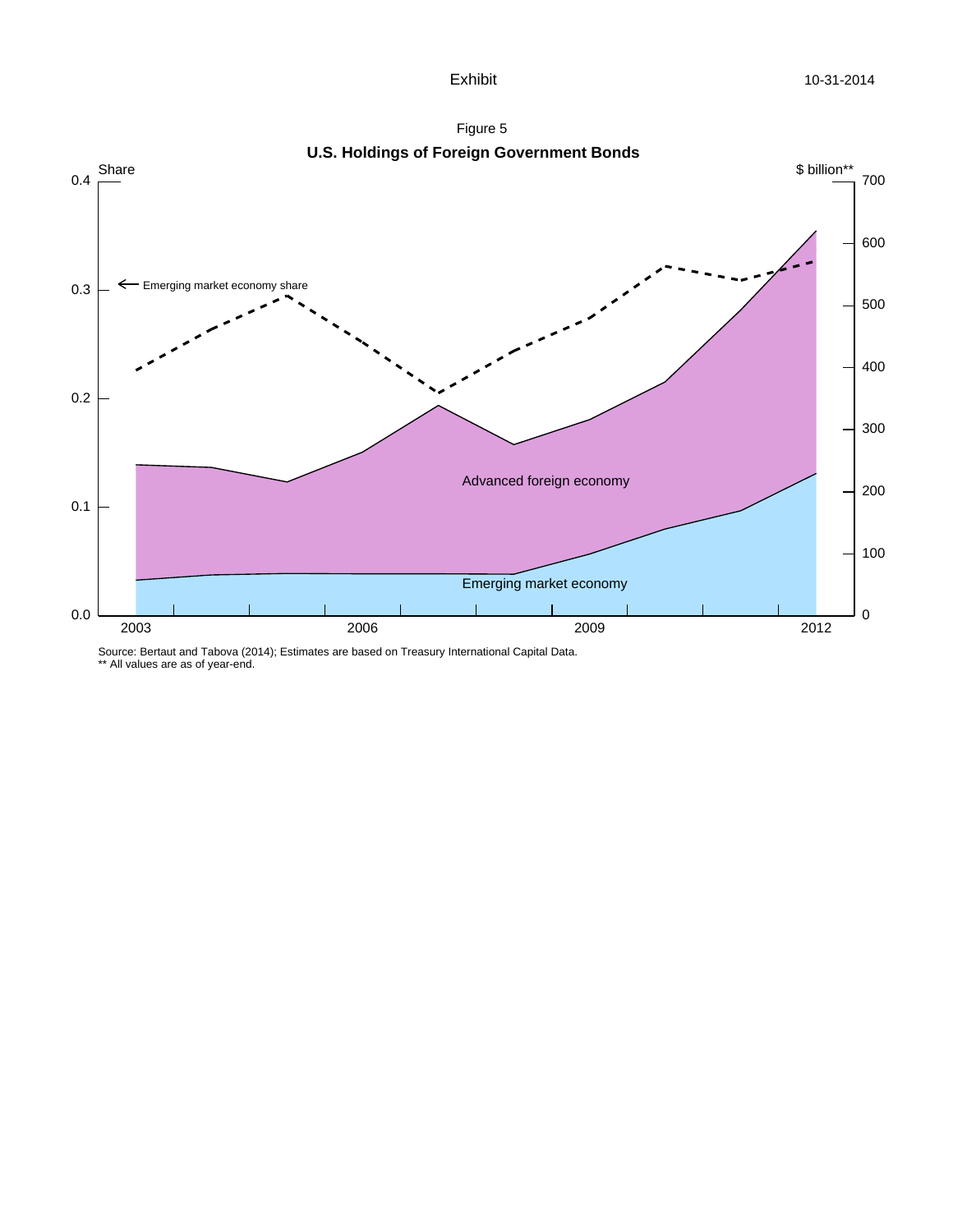| Figure 6                         |                                    |                |                          |                |  |  |  |
|----------------------------------|------------------------------------|----------------|--------------------------|----------------|--|--|--|
|                                  |                                    |                |                          |                |  |  |  |
| <b>Government Bond Portfolio</b> |                                    |                |                          |                |  |  |  |
|                                  |                                    |                |                          |                |  |  |  |
|                                  | Yearly returns (%)                 |                | High credit quality* (%) |                |  |  |  |
|                                  | Actual                             | Fixed weight** | Actual                   | Fixed weight** |  |  |  |
| 2009                             | 8.6                                | 8.6            | 70.1                     | 70.1           |  |  |  |
| 2010                             | 7.7                                | 7.7            | 65.8                     | 68.9           |  |  |  |
| 2011                             | 8.5                                | 8.3            | 58.7                     | 62.5           |  |  |  |
| 2012                             | 10.1                               | 9.2            | 57.1                     | 61.6           |  |  |  |
|                                  |                                    |                |                          |                |  |  |  |
|                                  | Source: Bertaut and Tabova (2014). |                |                          |                |  |  |  |
| * AA- or higher.                 |                                    |                |                          |                |  |  |  |
|                                  | ** at average 2008-09 shares.      |                |                          |                |  |  |  |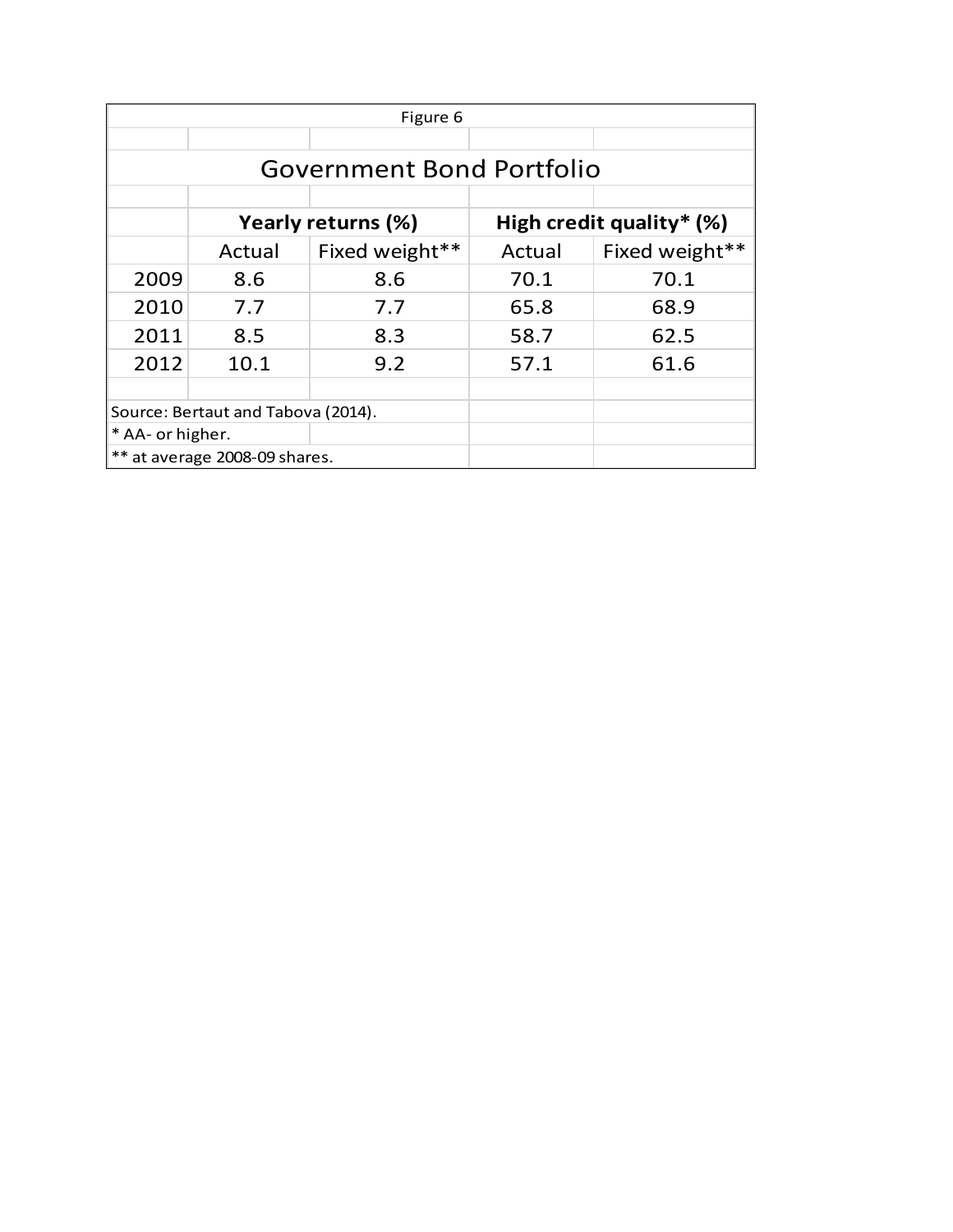

Source: Bertaut and Tabova (2014); Bertaut, Tabova, and Wong (2014). \* AA- or higher.